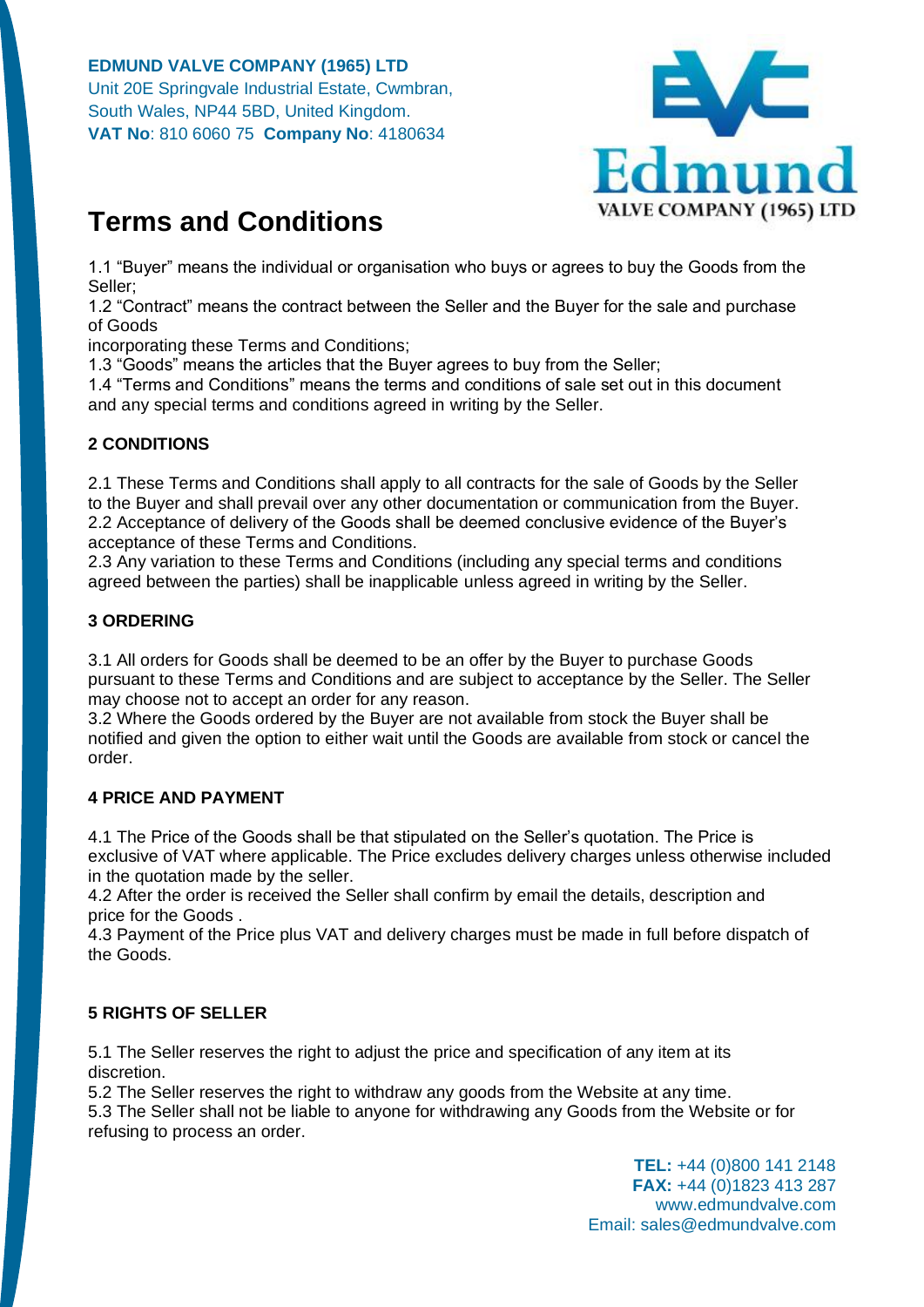

5.4 "Seller" means Edmund Valve Company (1965) Ltd, Unit 20E Springvale Industrial Estate, Cwmbran, NP44 5BA.

## **6 AGE OF CONSENT**

6.1 Where Goods may only be purchased by persons of a certain age the Buyer will be asked when placing an order to declare that they are of the appropriate legal age to purchase the Goods. 6.2 If the Seller discovers that the Buyer is not legally entitled to order certain Goods, the Seller shall be entitled to cancel the order immediately, without notice.

## **7 WARRANTY**

The Seller warrants that the Goods will at the time of dispatch correspond to the description given by the Seller. All other warranties, conditions, or terms relating to fitness for purpose, merchantability or condition of the Goods, whether implied by Statute, common law or otherwise are excluded, and the Buyer is satisfied as to the suitability of the Goods for the Buyer's purpose.

## **8 DELIVERY**

8.1 Goods supplied from stock within the UK will normally be delivered within 3 working days of acceptance of order.

8.2 Goods supplied from stock outside the UK will normally be delivered within 7 working days of acceptance of order.

8.3 Where a specific delivery date has been agreed, and where this delivery date cannot be met, the Buyer will be notified and given the opportunity to agree a new delivery date.

8.4 The Seller shall use its reasonable endeavors to meet any date agreed for delivery. In any event time of delivery shall not be of the essence and the Seller shall not be liable for any losses, costs, damages or expenses incurred by the Buyer or any third party arising directly or indirectly out of any failure to meet any estimated delivery date.

8.5 Delivery of the Goods shall be made to the Buyer's address specified in the order and the Buyer shall make all arrangements necessary to take delivery of the Goods whenever they are tendered for delivery.

8.6 Title and risk in the Goods shall pass to the Buyer upon delivery of the Goods and when full payment of the order value or any outstanding payments due have been received

#### **9 CANCELLATION AND RETURN**

9.1 The Buyer shall inspect the Goods immediately upon receipt and shall notify the Seller emailing of the Contract. If the Buyer fails to do so the Buyer shall be deemed to have accepted the Goods. 9.2 Where a claim of defect or damage is made the Goods shall be returned by the Buyer to the Seller. The Buyer shall be entitled to a full refund (including delivery costs) if the Goods are in fact defective.

9.3 Goods must be returned by the Buyer at the Buyer's expense and should be adequately insured during the return journey. The Buyer will receive a refund of all monies paid for the Goods (including delivery charges, if any) within 30 days of cancellation. If the Buyer fails to return the Goods following cancellation, the Seller shall be entitled to deduct the cost of recovering the Goods from the Buyer.

> **TEL:** +44 (0)800 141 2148 **FAX:** +44 (0)1823 413 287 www.edmundvalve.com Email: sales@edmundvalve.com